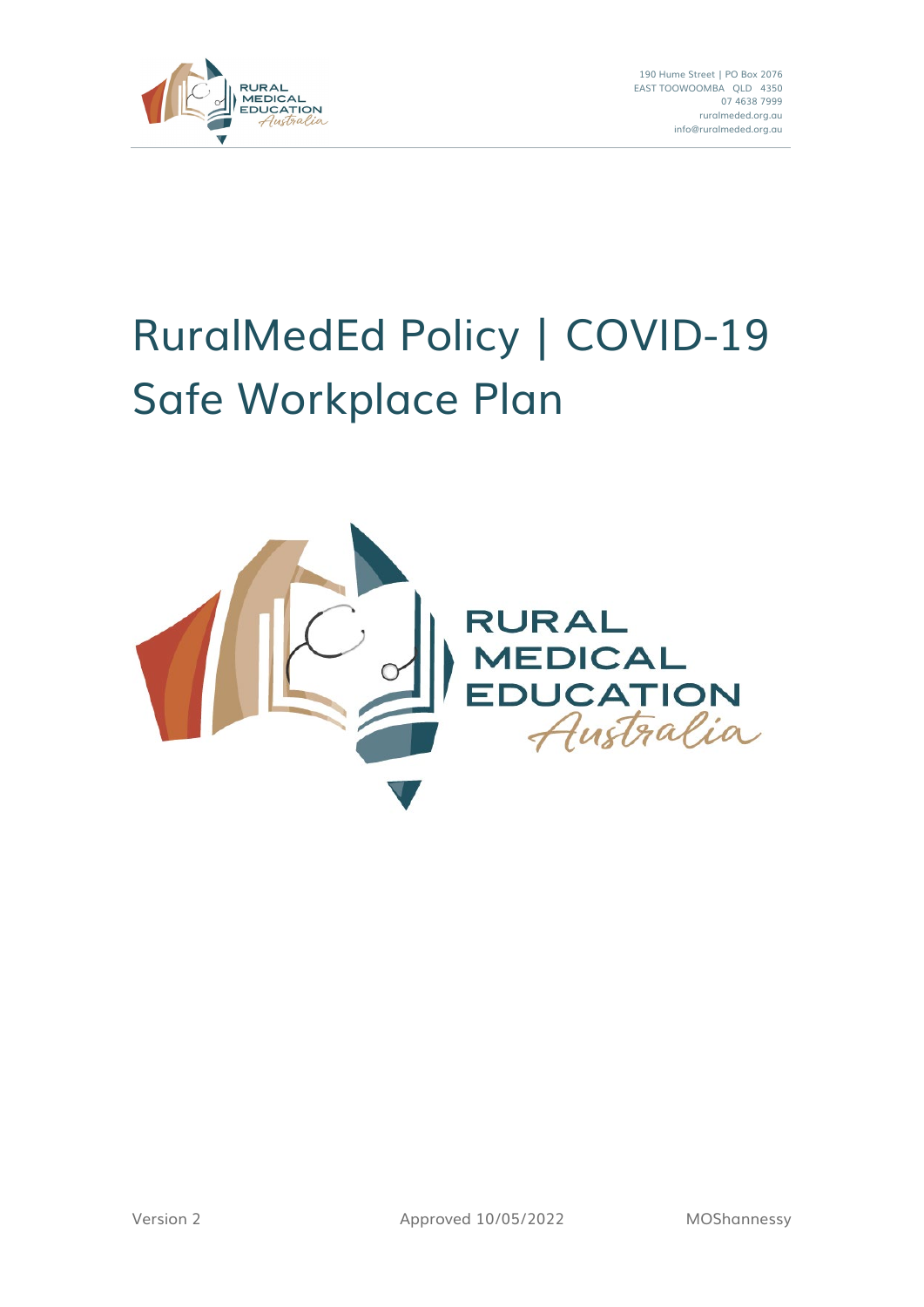

### **Contents**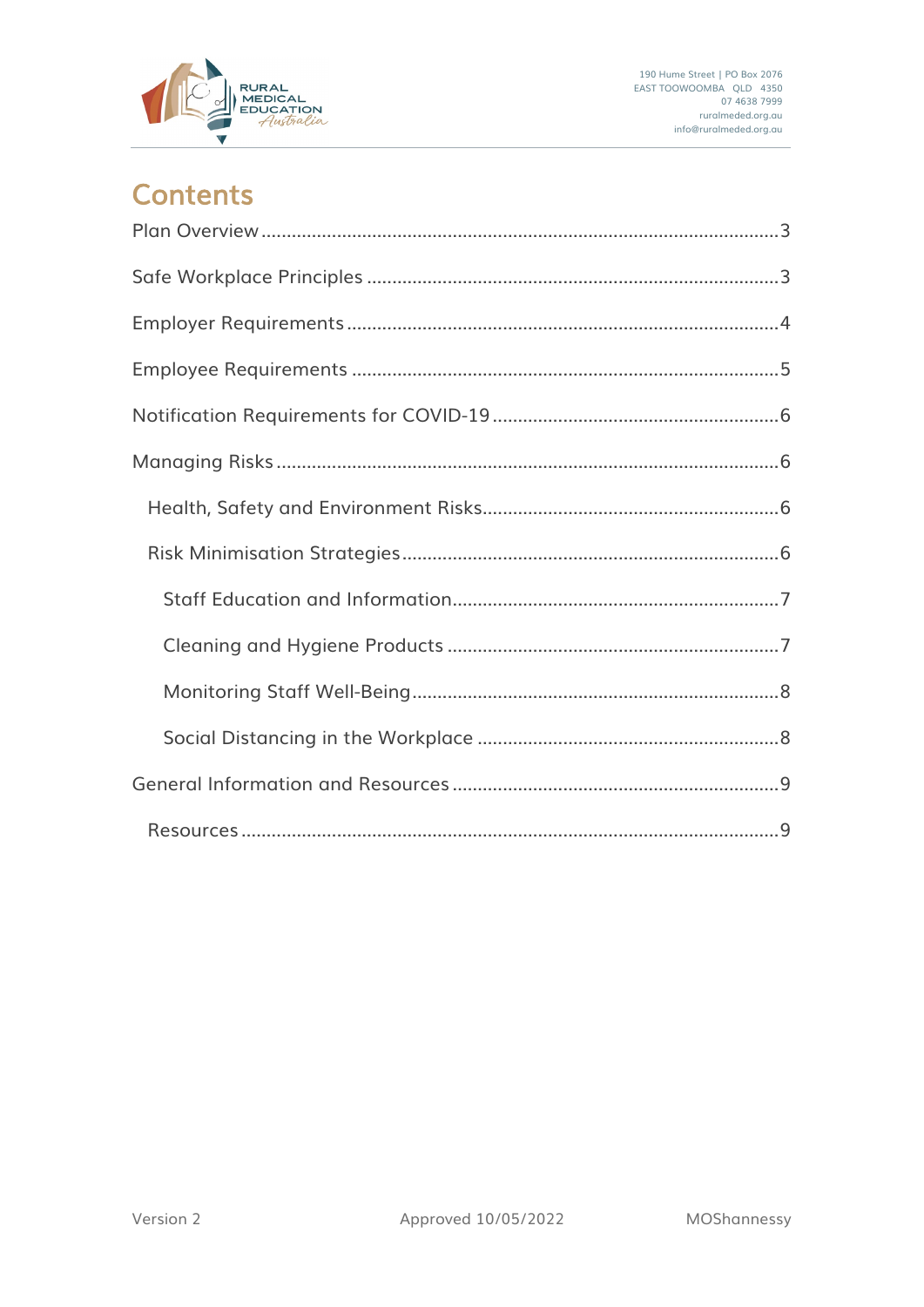

<span id="page-2-0"></span>Plan Overview<br>RuralMedEd is committed to the ensuring a safe and healthy work environment for staff and visitors upon the return to the physical work environment as restrictions are eased regarding COVID-19. This plan enables this commitment to be operationalised in line with the requirements of Work Safe Australia National COVID-19 safe workplace principles and in line with current CHO directives.

<span id="page-2-1"></span>Safe Workplace Principles<br>Safe Work Australia has issued National COVID-19 safe workplace principles which were agreed to by the National Cabinet in late April 2020, along with accompanying resources to assist business resume operations at workplaces following the strict isolation requirements relating to COVID-19. These resources can be found at the Safe Work Australia Website. Worksafe Old has provided guidance to employers and workers about keeping your workplace safe, clean, and Healthy which can be found here.

These principles are as follows:

- 1. All workers, regardless of their occupation or how they are engaged, have the right to a healthy and safe working environment.
- 2. The COVID-19 pandemic requires a uniquely focused approach to work health and safety (WHS) as it applies to businesses, workers, and others in the workplace.
- 3. To keep our workplaces healthy and safe, businesses must, in consultation with workers, and their representatives, assess the way they work to identify, understand, and quantify risks and to implement and review control measures to address those risks.
- 4. As COVID-19 restrictions are gradually relaxed, businesses, workers and other duty holders must work together to adapt and promote safe work practices, consistent with advice from health authorities, to ensure their workplaces are ready for the social distancing and exemplary hygiene measures that will be an important part of the transition.
- 5. Businesses and workers must actively control against the transmission of COVID-19 while at work, consistent with the latest advice from the Australian Health Protection Principal Committee (AHPPC), including considering the application of a hierarchy of appropriate controls where relevant.
- 6. Businesses and workers must prepare for the possibility that there will be cases of COVID-19 in the workplace and be ready to respond immediately,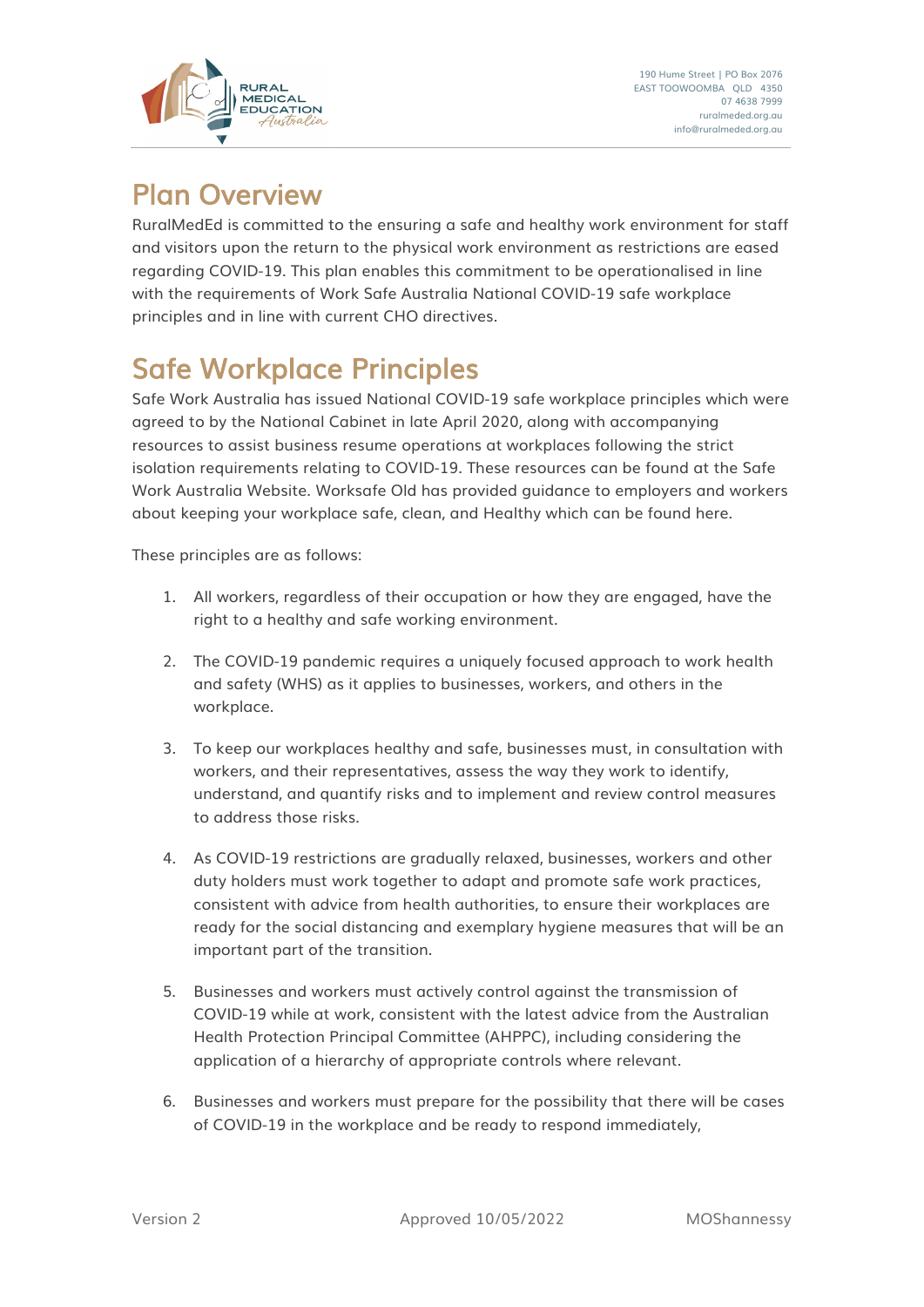

appropriately, effectively, and efficiently, and consistent with advice from health authorities.

- 7. Existing state and territory jurisdiction of WHS compliance and enforcement remains critical. While acknowledging that individual variations across WHS laws mean approaches in different parts of the country may vary, to ensure business and worker confidence, a commitment to a consistent national approach is key. This includes a commitment to communicating what constitutes best practice in prevention, mitigation and response to the risks presented by COVID-19.
- 8. Safe Work Australia (SWA), through its tripartite membership, will provide a central hub of WHS guidance and tools that Australian workplaces can use to successfully form the basis of their management of health and safety risks posed by COVID-19.
- 9. States and Territories ultimately have the role of providing advice, education, compliance, and enforcement of WHS and will leverage the use of the SWA central hub in fulfilling their statutory functions.
- 10. The work of the National COVID-19 Coordination Commission will complement the work of SWA, jurisdictions and health authorities to support industries more broadly to respond to the COVID-19 pandemic appropriately, effectively, and safely.

# <span id="page-3-0"></span>RuralMedEd Requirements<br>RuralMedEd is required to take action to protect workers and others at the workplace

from the risk of exposure to COVD-19 so far as is reasonably practicable. This includes implementing the public health measures issued by health authorities including Queensland Health and the Australian Government Department of Health. These requirements include but are not limited to:

- having a plan in place to respond to issues related to COVID-19 in the workplace, taking into account current CHO directives.
- reviewing exposure and infection control policies and procedures, actively promoting social distancing, good hand and respiratory hygiene, and increasing cleaning of common areas within the work environment.
- identifying risks and develop and implement safe systems of work (in consultation with workers and/or their Health and Safety Representatives (HSRS) that take into account directions and advice provided by health authorities.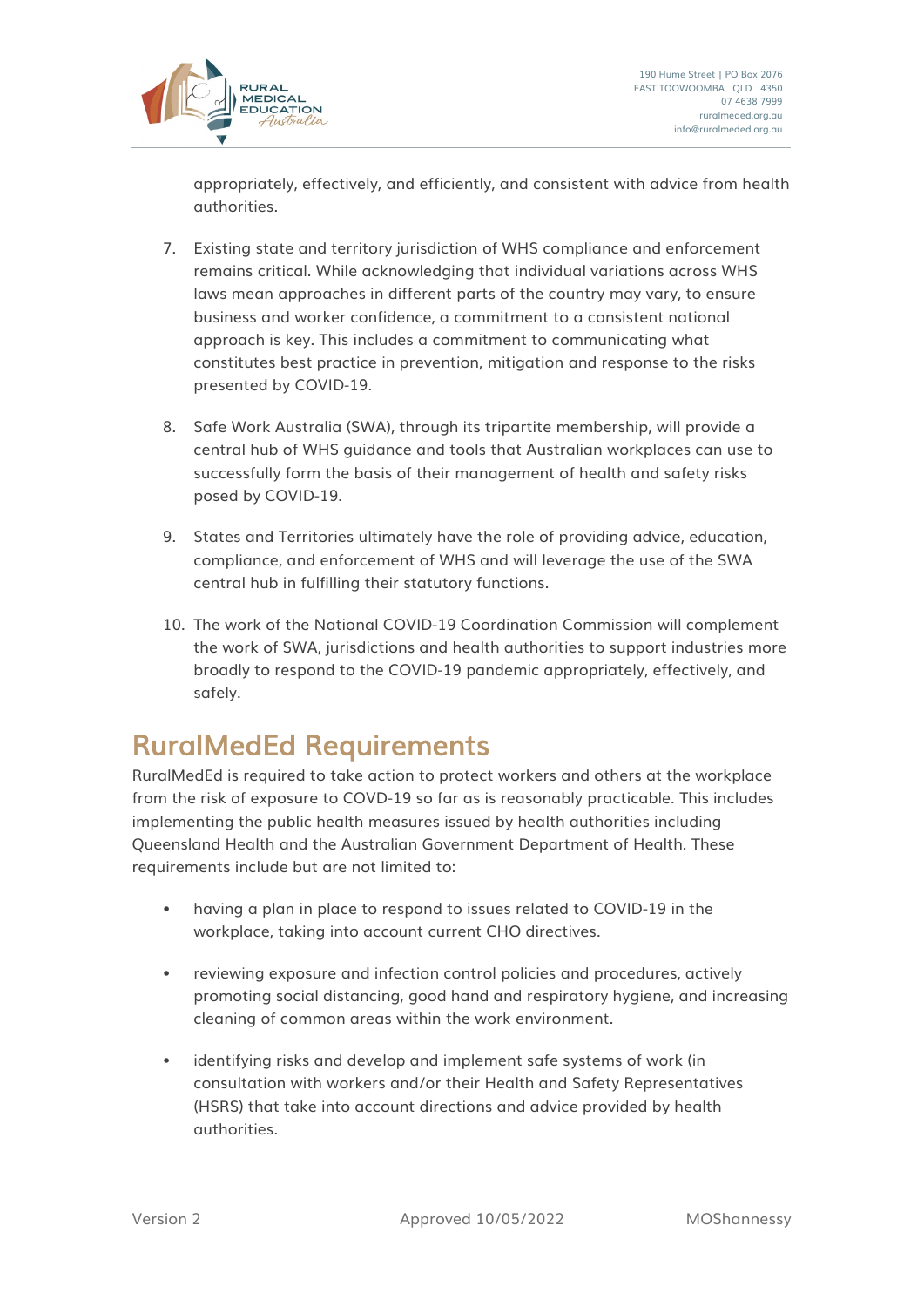

- monitoring the COVID-19 situation as it develops, relying on information from authoritative sources such as public health authorities.
- providing hand washing facilities and ensuring these are kept clean, properly stocked and in good working order.
- providing soap or alcohol-based hand sanitiser, tissues and cleaning supplies.
- promoting good hygiene practices, e.g. displaying hand hygiene posters.
- Keeping the workplace clean and hygienic.
- managing psycho-social risks for workers; and
- communicating, training and supervising workers on workplace measures to address COVID-19.

## <span id="page-4-0"></span>Staff/ Student Requirements<br>All staff/students must take reasonable care for their own health and safety, and the

health and safety of others in their workplace. They must co-operate with any reasonable policy or procedures that relates to health or safety at work.

Staff/students are required to ensure a high standard of cleanliness and hygiene is maintained in the workplace.

Staff/students are required to:

- Stay home if unwell. Do NOT attend the workplace/campus if you are feeling unwell and/or have any signs or symptoms of a respiratory disorder or COVID-19.
- Maintain 1.5m social distancing. Observe rules of social distancing both within and outside the workplace.
- Ensure good hygiene.
- Wash your hands regularly with soap and water or alcohol-based hand sanitiser
- Cover your nose and mouth with a tissue or bent elbow when coughing or sneezing, dispose of used tissues immediately after use in a bin and wash your hands or apply hand sanitiser.
- Avoid touching your face, nose, and mouth.
- Abstain from shaking hands.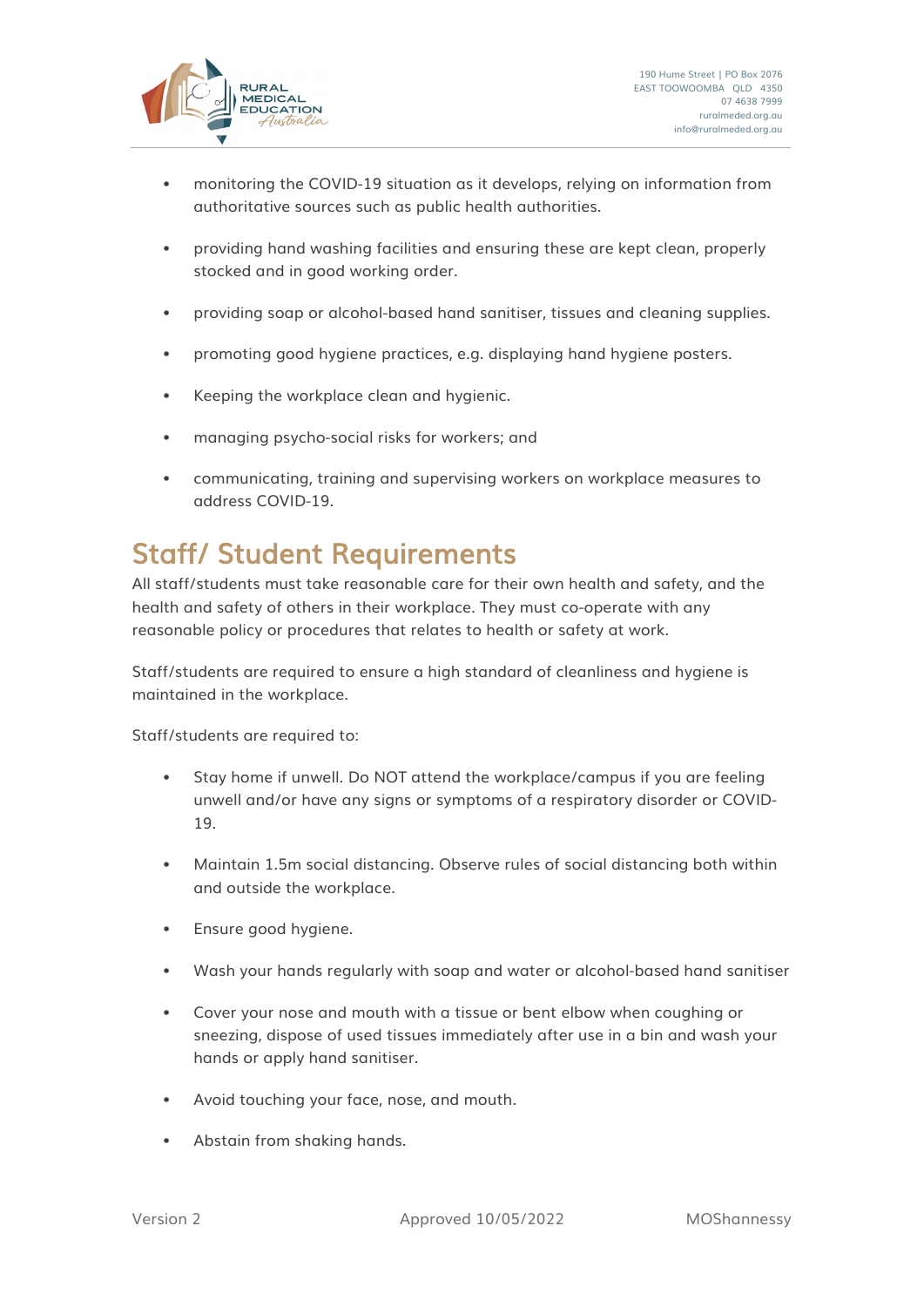

- Frequently clean and disinfect communal areas and shared working spaces.
- Follow current CHO directives as advised.
- Mask wearing if social distancing is not possible or as directed.

## <span id="page-5-0"></span>Notification Requirements for COVID-19 positive test result or close contact<br>Please advise your supervisor if positive test and follow directions to isolate for 7 days

(return on Day 8).

If close contact and no symptoms, wear a mask for 7 days and perform RAT every 2 days till Day 6.

If close contact and symptoms perform a RAT – if negative do not present to work until symptom free or Day 8. Work from Home arrangements will be made.

It is also a requirement to notify QHealth [Rapid Antigen Test \(RAT\)](https://www.qld.gov.au/rat-positive) positive result [registration form](https://www.qld.gov.au/rat-positive)

## <span id="page-5-1"></span>Managing Risks

### <span id="page-5-2"></span>Health, Safety and Environment Risks

RuralMedEd will identify and work with the management team to identify COVID-19 specific risks in the workplace and establish a program of mitigation strategies to minimise the risks. RuralMedEd staff members will ensure their work areas are kept up to date and provided with information and processes regarding safe work practices and minimisation of the impact of COVID-19 within the work area.

### <span id="page-5-3"></span>Risk Minimisation Strategies

The minimisation strategies will be agile and evolve over time as new priorities occur and emerging risk arises. Initial strategies will include but are not limited to:

- Staff and student education and information including ongoing promotion of social distancing and safe hygiene practices
- Reminders for staff/students to wash hands with soap and water very regularly and sanitise if it is not possible to wash
- Provision of essential hygiene products for all work areas
- Increased cleaning activities, involvement, and instructions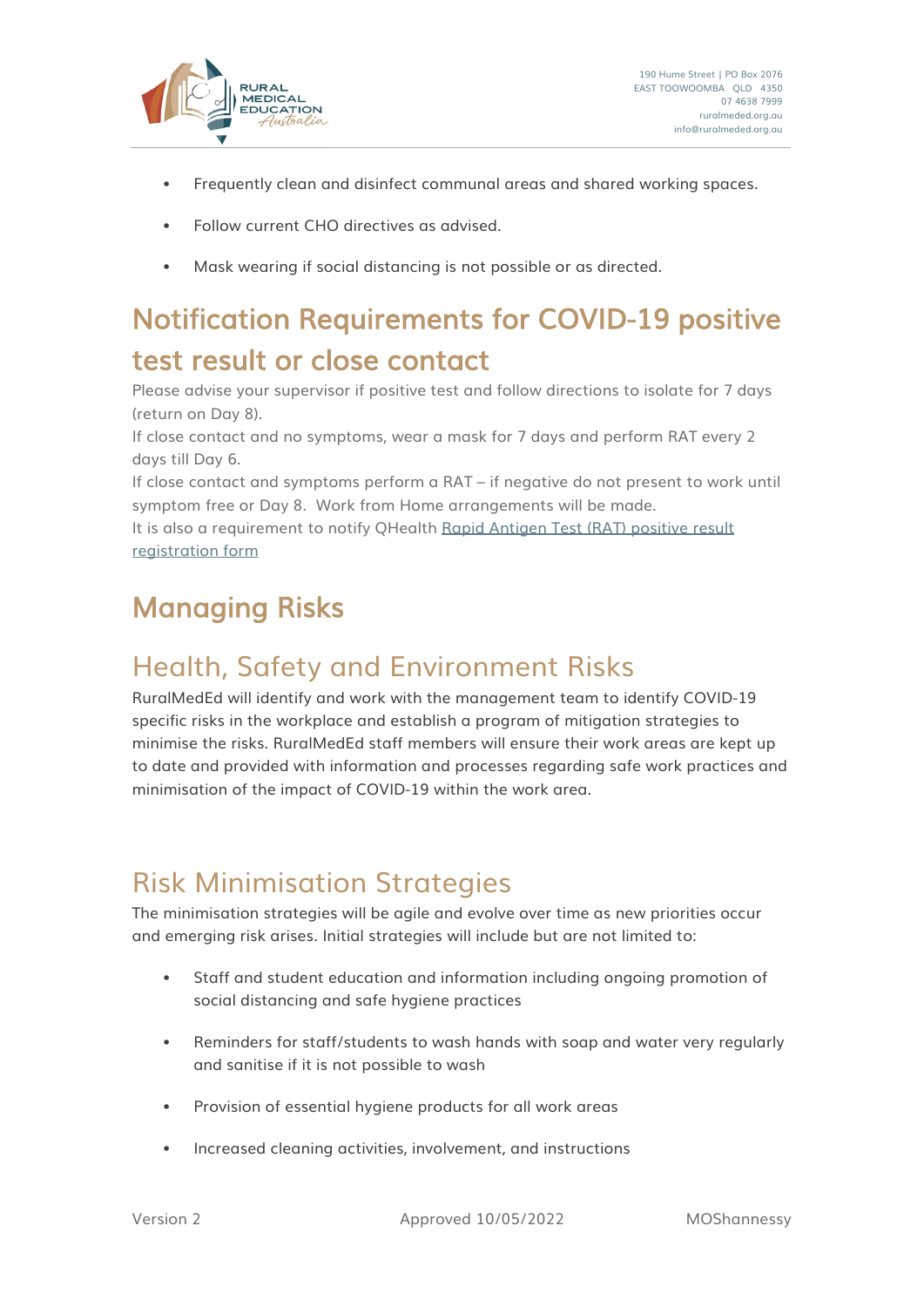

- Oversight of staff/student health
- Carefully planned workstations and teaching sessions to ensure social distancing is maintained
- Installing air filtration systems if air circulation cannot be achieved.

### <span id="page-6-0"></span>Staff/Student Education and Information

- Staff/students will be informed of the Safe Workplace Plan prior to returning to work
- All staff/students will be advised of their obligations to ensure safety for themselves and others in the workplace
- Relevant training and all return to the workplace information will be made available and accessed through RMEA internal intranet page and will be updated on a regular basis.

### <span id="page-6-1"></span>Cleaning and Hygiene Products

All office, public and staff workplace areas will have cleaning and hygiene products available for maintaining a safe work environment.

RuralMedEd will provide each office with access to antibacterial wipes, hand sanitiser, disinfectant spray, paper towels and any other equipment to ensure we are providing the cleanest working environment possible.

Each office has a commercial cleaner who provides cleaning services at a minimum of once per week. These cleaners are responsible for maintaining high standards of hygiene within all areas of our offices including wiping down of individual workspaces, meeting room tables and chairs, removing rubbish from the offices and kitchen areas.

All Staff will be responsible for incidental cleaning and/or disinfecting (if required) of all surfaces they have touched or come into contact with including but not limited to:

- Individual work areas
- Company vehicles wipe down all surfaces, spray seats upon leaving
- Opening and closing doors office, meeting rooms etc,
- Light switches, Water cooler etc,
- Office equipment meeting tables, chairs, desks, computers, keyboards, photocopies, computers and video conference equipment in meeting rooms,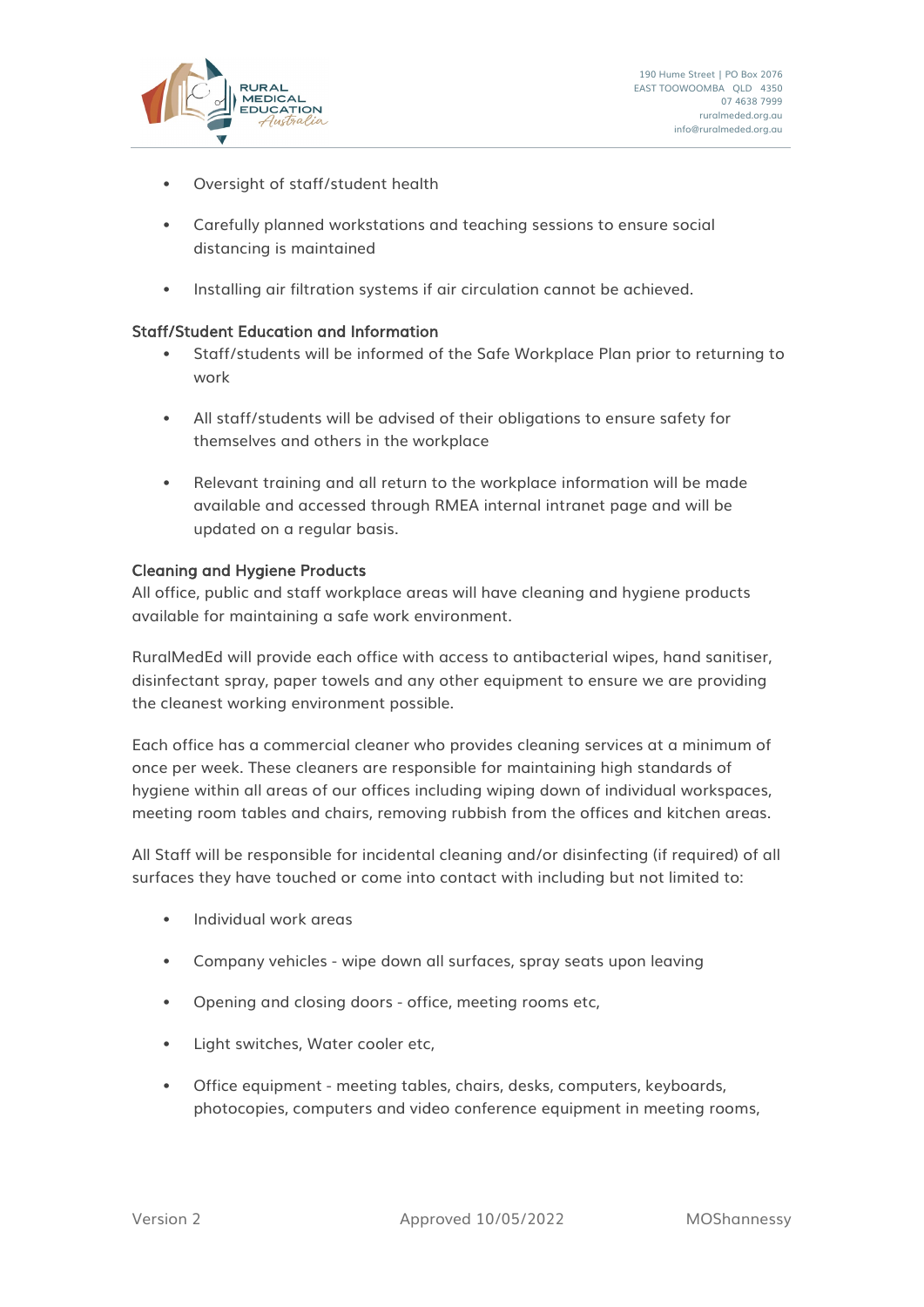

• Kitchen equipment - benches, cutlery, crockery and other dishes, dishwasher and fridge, tables, and chairs.

### <span id="page-7-0"></span>Monitoring Staff/Student Well-Being

- RuralMedEd will continue to encourage our staff/students to maintain their health.
- Staff/students are not to attend the workplace if they are sick or have any signs of respiratory illness. Staff will be required to check in with their line manager if they are unwell.
- Staff/students to follow CHO directives regarding symptoms, testing, household contacts.
- Vulnerable or immunocompromised staff are able to request continuation of their flexible work arrangements through their Line Manager.
- Contact your Line Manager or CEO for Employee Support Assistance.
- Coronavirus Mental Wellbeing Support Service provided by Benastar.

### <span id="page-7-1"></span>Social Distancing in the Workplace

Staff/students are required to practice a high level of awareness in maintaining physical distancing whilst in the workplace. This Checklist will assist in guiding staff/students of the requirements. Specifically, these are:

### COVID-19 Safe Workplace Plan

Teaching Sessions:

- Masks as directed
- One (1) person per 1.5 square meters in enclosed spaces

Office Work:

- One (1) person per 1.5 square meters in enclosed spaces
- Maintain 1.5m distance between each person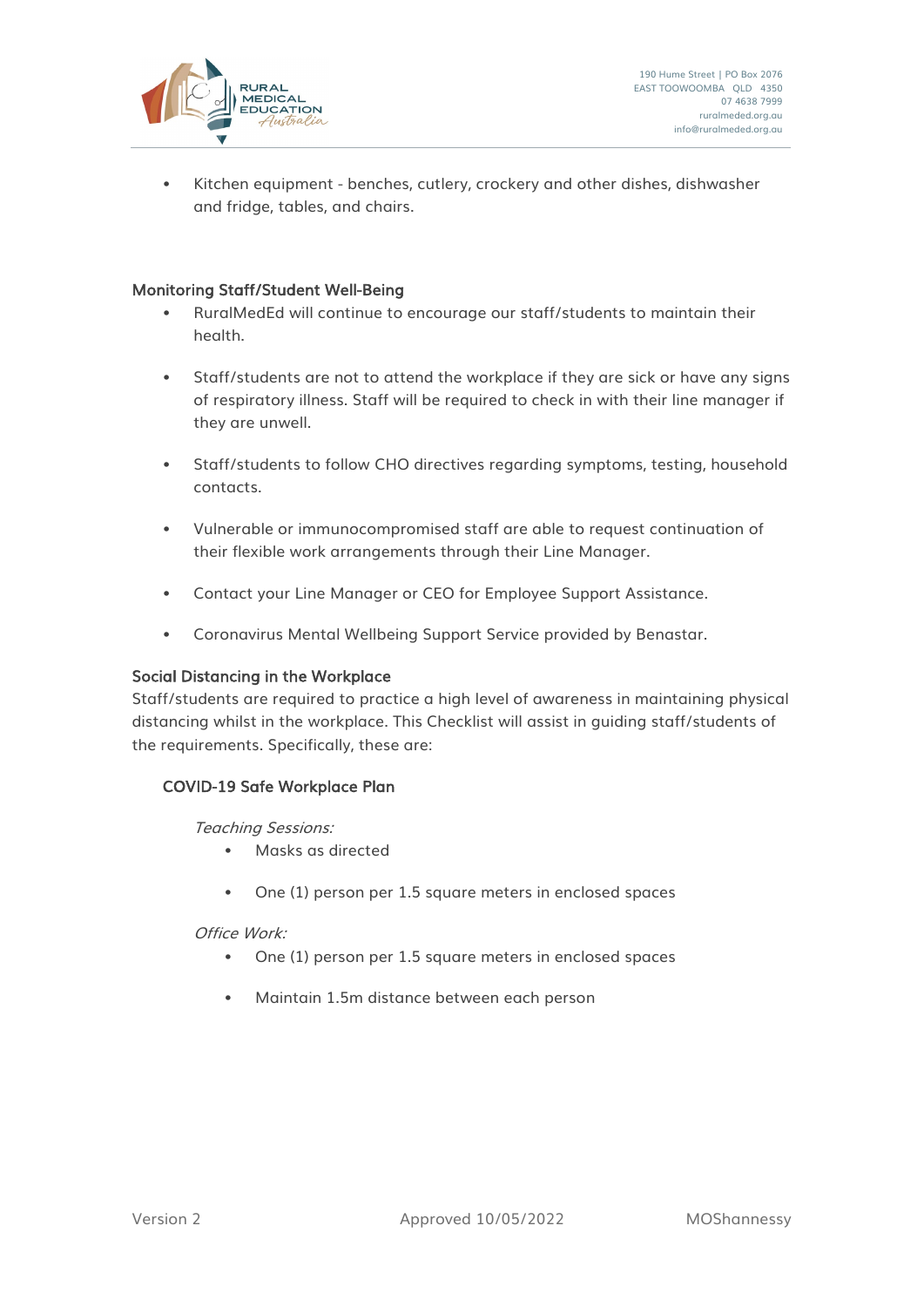

# <span id="page-8-0"></span>General Information and Resources<br>We encourage ALL staff and students to review our RMEA COVID-19 webpage and keep

updated with the latest information available from the Public Health Units, Department of Health and Queensland Health. Please see information below for external links:

### <span id="page-8-1"></span>Resources

- RMEA COVID-19 management plan
- RMEA Health Accommodation Management plan
- Department of Health
- Queensland Health: COVID-19 information
- Australian Government. Department of Health: COVID-19 information
- Public Health Unit
- World Health Organisation (WHO}
- National COVID-19 Safe Work Principles
- Queensland Health 13HEALTH (13 43 25 84)
- National Coronavirus Health Information Line: 1800 020 080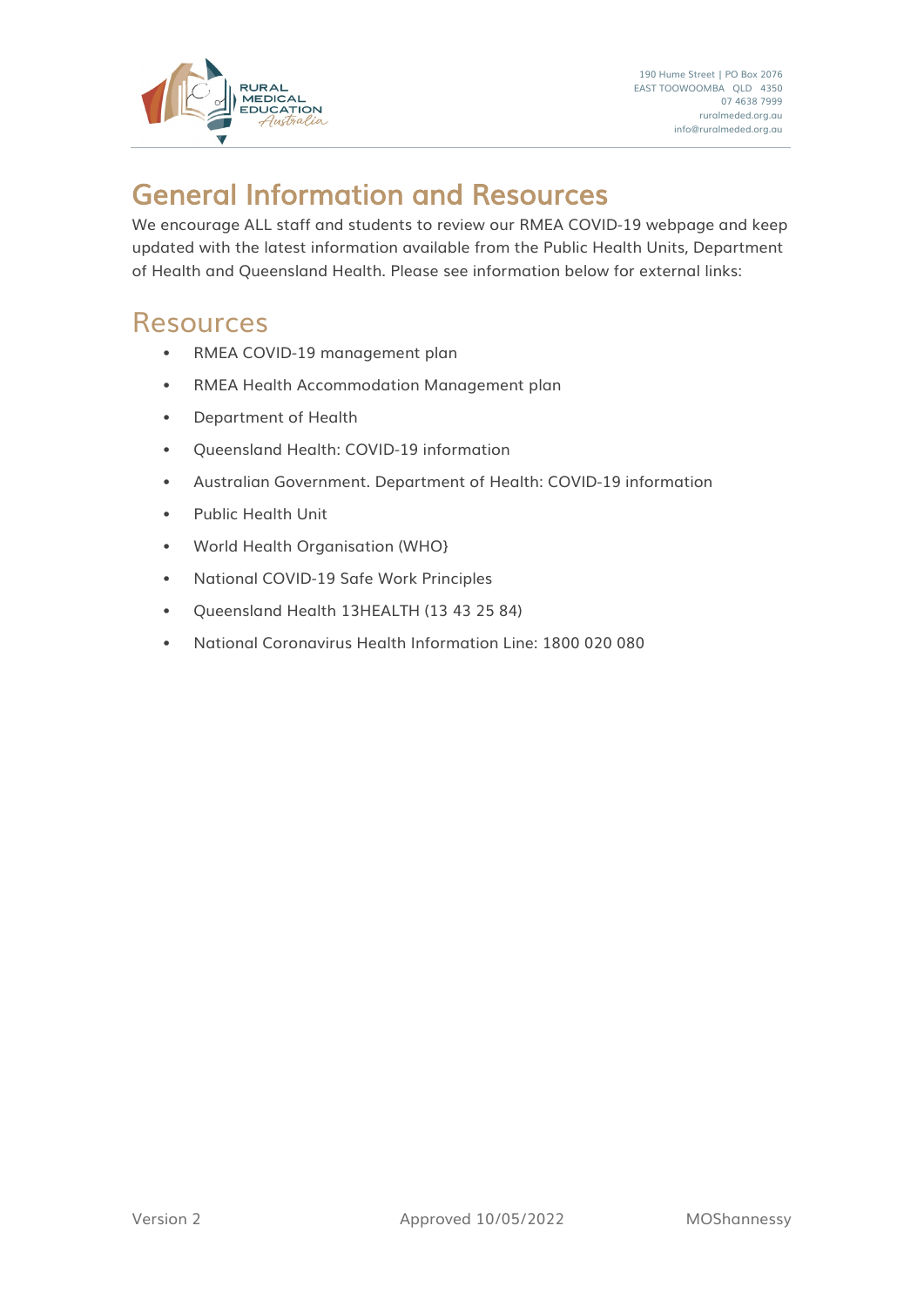## **Staff or Student with symptoms, Confirmed Positive for COVID-19, Close Contact**



## **Residents in RuralMedEd accommodation with symptoms, Confirmed Positive for COVID-19, Close Contact**

Follow the above actions for study and testing arrangements, and in addition:



**Resident Residents who start experiencing COVID-19 symptoms, or have other concerns or questions**

ISOLATE IMMEDIATELY and contact local RuralMedEd staff, local Staff Exposure Team and advise University/Manager